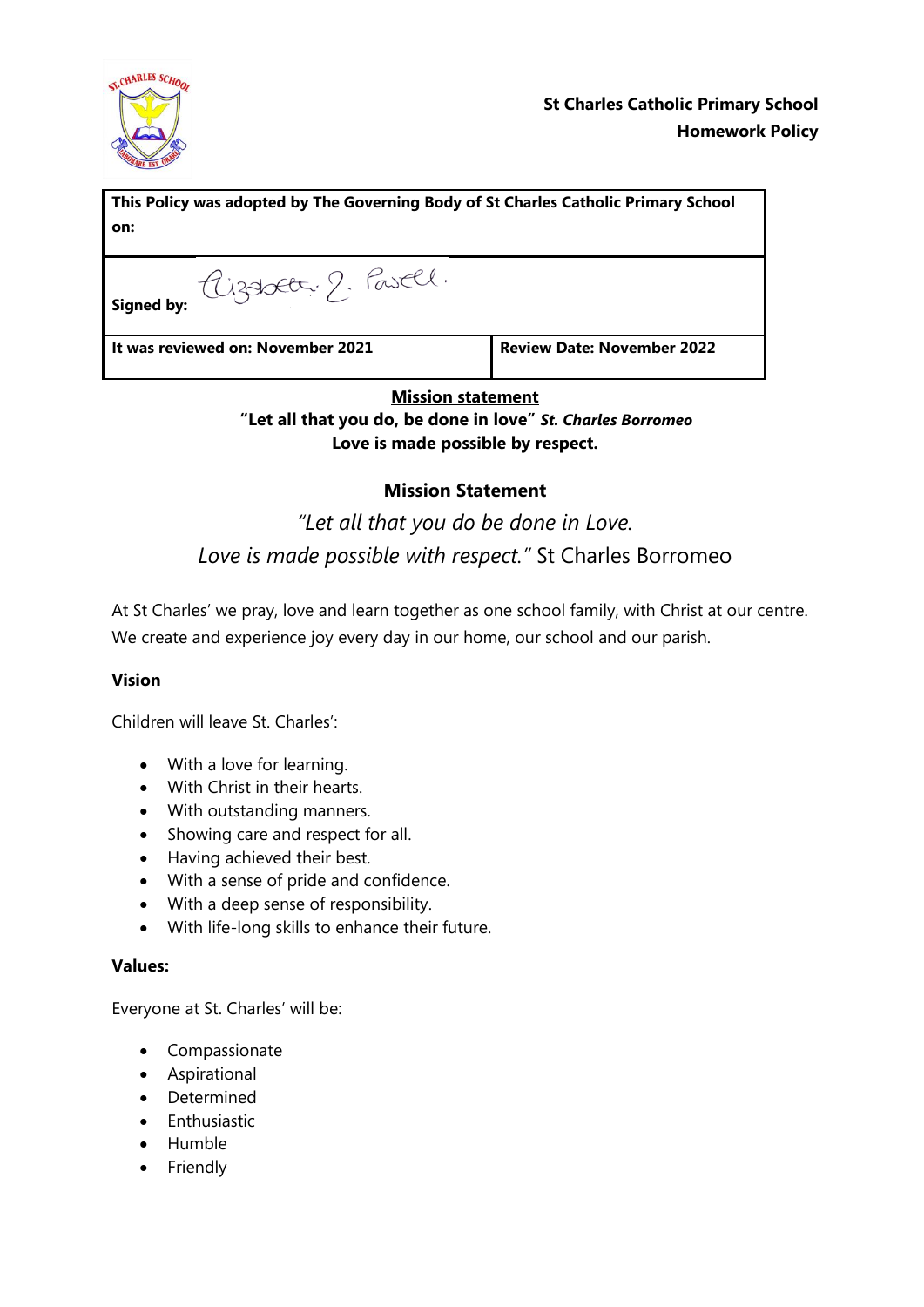## **Homework at St Charles Catholic Primary School**

At St Charles Catholic Primary School, we believe that homework should:

- Develop an effective partnership between school and parents in pursuing success for all
- Encourage children to develop the confidence, self-discipline and motivation needed to study on their own
- Be accessible to all children
- Be open ended to allow children's strengths to be used
- Be a positive experience

### **The Role of the Teacher**

- To provide a clear explanation of homework tasks and give guidance if necessary on how they can assist their child
- To ensure that homework is consistently set across classes
- To ensure that any home work is purposeful and links directly to the taught curriculum
- To reward and praise children for completed homework
- To mark homework and give feedback to pupils

### **The Role of Parents and Carers**

- To support the school by ensuring that their child attempts their homework
- To provide a suitable place for their child to carry out their homework
- To encourage praise their child when they have completed their homework
- To make it clear that they value homework and support the school by explaining how it can help learning

## **English Homework**

In Key Stage 2 children will have a piece of English homework every week which they will then have 1 week to complete. This may be reading comprehension, a writing task or a spelling punctuation and grammar task. This should reinforce learning which is taking place in the classroom.

#### **Reading Homework**

It is expected that children will read their school reading book at home each day. Reading with your child is vital. Research shows that it's the single most important thing you can do to help your child's education.

## **Spellings**

Children are given a list of spellings appropriate to their year group. Children will be tested weekly on a selection of these spellings to help reinforce common words.

## **Phonics**

In Key Stage 1 children may come home with different sounds which they are learning at school. You may wish to practise these so that children find them easier to recognise as part of word building and learning to read.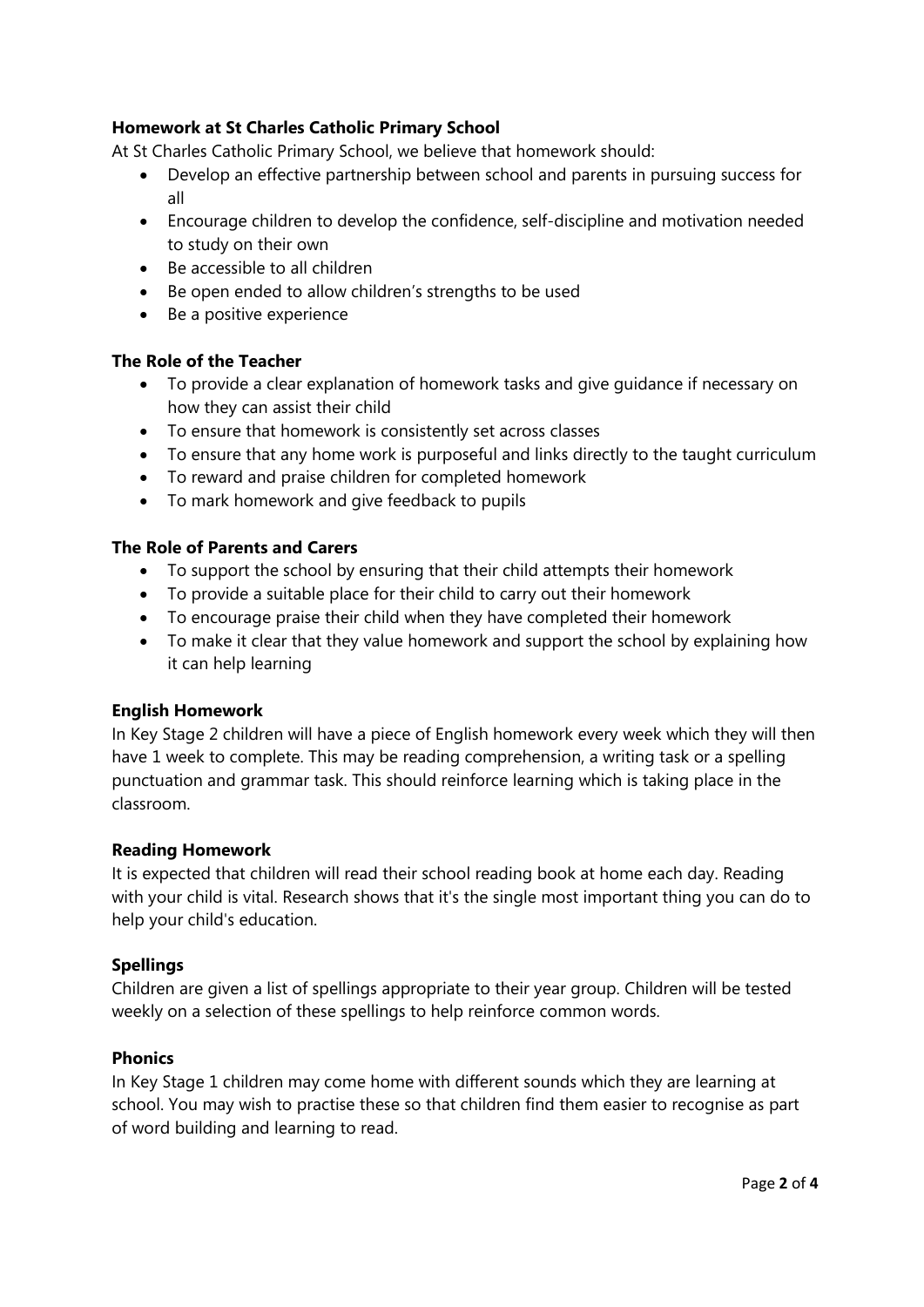### **Maths Homework**

Maths homework will be set weekly from Year 2 to Year 6. From Year 2, children will have their own log in to 'My Maths,' where homework will be set online:

### [www.mymaths.co.uk](http://www.mymaths.co.uk/)

Children may also access other activities and practise basic skills using this website. Teachers may choose to set paper based homework instead of My Maths homework on some occasions.

In Reception and Year 1, maths homework will be set on a regular basis, and may revolve around number facts, or calculation strategies they have been practising in class.

### **Times-table practise**

By the end of Key Stage 2 it is an expectation that children should be able to quickly recall times-table facts up to 12 x 12. Practising these at home on an ongoing basis is helps to assist learning of children in the classroom. Resources to support include superhero timetable practice – available on our website, and Timestable Rockstars; every child has a login.

|                    | <b>Day</b>    |                | <b>Other</b><br>information | <b>Homework</b><br><b>Guidance</b>                                          |                                                      |                                                                                                 |                                                 |
|--------------------|---------------|----------------|-----------------------------|-----------------------------------------------------------------------------|------------------------------------------------------|-------------------------------------------------------------------------------------------------|-------------------------------------------------|
|                    | <b>Monday</b> | <b>Tuesday</b> | Wednesda<br>y               | Thursday                                                                    | <b>Friday</b>                                        |                                                                                                 |                                                 |
| Class 1            |               |                |                             |                                                                             | Spellings                                            | Children<br>should read<br>their reading<br>book as often<br>as possible.                       | Up to 50<br>minutes per<br>week                 |
| Class <sub>2</sub> | My Maths      |                |                             |                                                                             | Spellings,<br>sentences<br>or<br>grammar,<br>reading |                                                                                                 |                                                 |
| Class 3            |               |                | My Maths                    | Spellings or<br>English<br>homework<br>(grammar<br>or<br>comprehen<br>sion) |                                                      | Children<br>should also<br>be reading<br>and<br>practising<br>times-tables<br>when<br>possible. | Up to $1 \frac{1}{2}$ to<br>2 hours per<br>week |
| Class 4            | Spellings     |                | My Maths                    | English<br>homework<br>(grammar<br>or                                       |                                                      |                                                                                                 |                                                 |

#### **Homework Timetable**